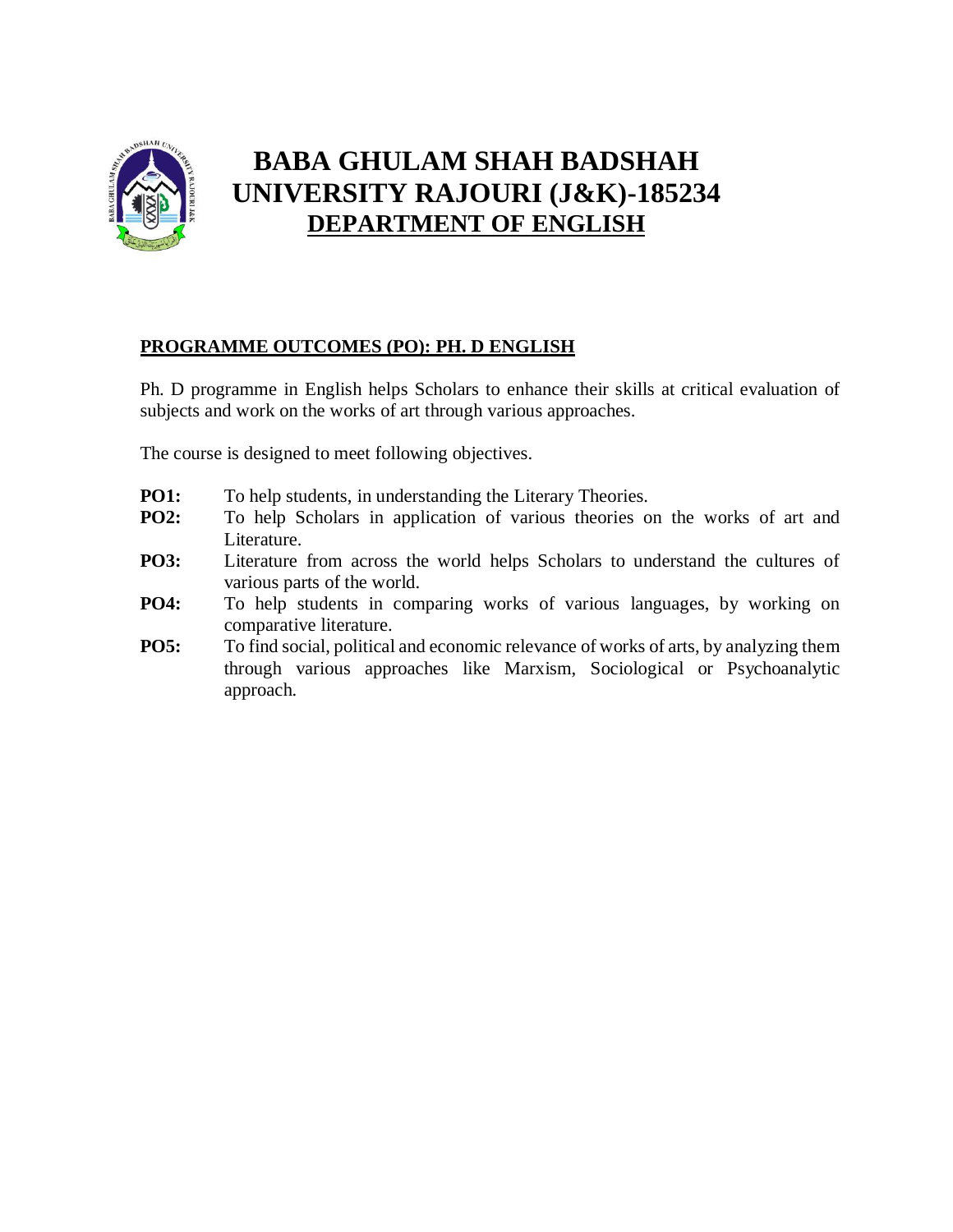# **Syllabus of Ph. D English**

| <b>Course Title: Research Methodology</b> | <b>Max Marks 100</b> |    |
|-------------------------------------------|----------------------|----|
| Course Code: Ph. D/Eng/01                 | <b>Credits:</b>      | 04 |
| <b>Examination Duration: 3 Hours</b>      |                      |    |

**Course Objective:** The objective of this paper is make scholars aware about research methodologies, and procedure of writing research papers, dissertations and thesis.

#### **Course Outcomes:**

- i) To develop and expand writing skills.
- ii) To identify, select, process and analyze information regarding the topic.
- iii) To critically evaluate a study's overall validity and reliability.

**Course Description:** This course aims to develop the understanding of various research methods & research tools and to inculcate the research ethics in budding researchers.

#### **Unit-1 Research and Writing**

- 1.1.The Research Paper as a Form of Exploration
- 1.2.The Research Paper as a Form of Communication
- 1.3.Selecting a Topic
- 1.4.Conduction a Research
- 1.5.Evaluating Sources

### **Unit-2 Plagiarism and Academic Integrity**

- 2.1.Definition of Plagiarism
- 2.2.Consequences of Plagiarism
- 2.3.Information Sharing Today
- 2.4.Unintentional Plagiarism
- 2.5.Forms of Plagiarism
- 2.6.When Documentation is not needed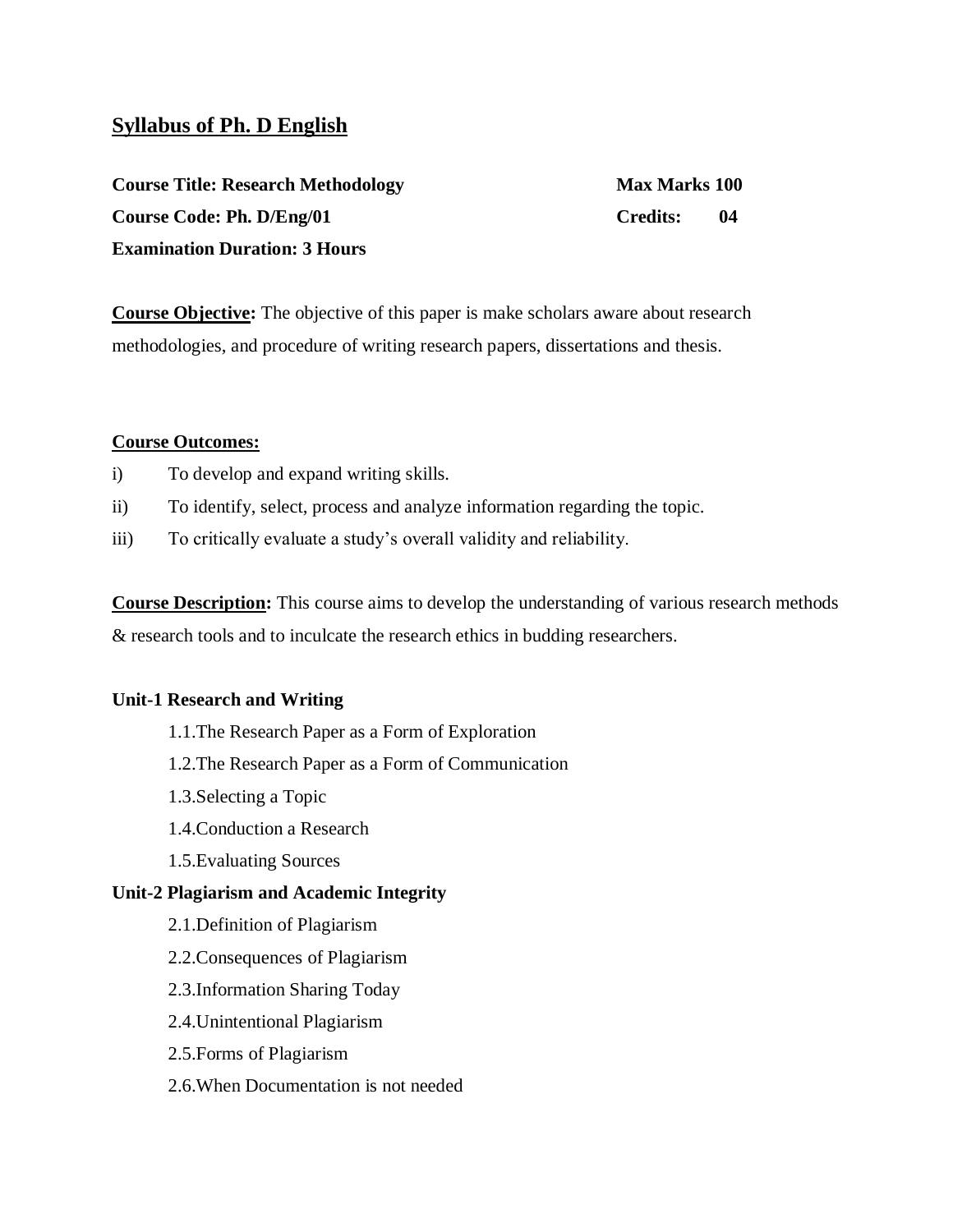#### **Unit-3 Format of research Paper**

- 3.1Margins
- 3.2 Text Formatting
- 3.3 Heading and Title
- 3.4 Page Numbers
- 3.5 Paper and Printing
- 3.6 Correction and Insertions
- 3.7 Binding
- 3.8 Electronic

#### **Unit-4 Proof Reading**

- 4.1. What is proof reading?
- 4.2. Various methods of proof reading
- 4.3. Symbols of proof reading

#### **Unit-5 Citation of common sources**

- 5.1.Book by single author
- 5.2.Book by two authors
- 5.3.Book by more than two authors
- 5.4.Book prior to 1900 AD
- 5.5.More than one book by same author
- 5.6.Edited book
- 5.7.Chapter in edited book

#### **Reference Book:**

1. MLA Style-sheet Eighth edition.

#### **Note for paper setting:**

The question paper comprise 10 long answer type questions, two questions from each unit and each question will carry 20 marks and the candidates will be required to answer five questions selecting one from each unit.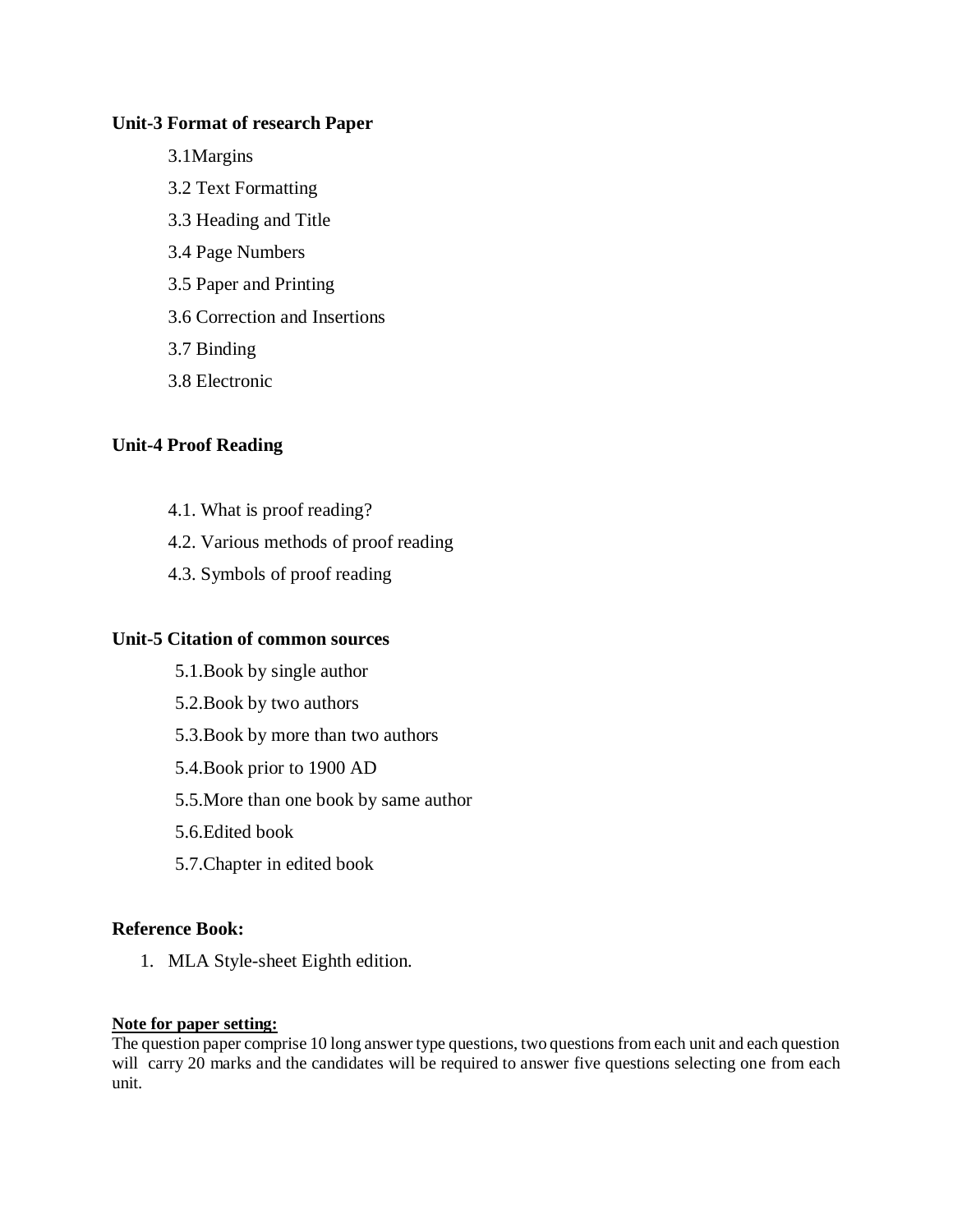# **Course Title: Literary Theory & Criticism Max Marks 100 Course Code: Ph. D/Eng/02 Credits: 04 Examination Duration: 3 Hours**

**Course Objectives:** The objectives of this paper are to inculcate among scholars the art of applying various theories on the text.

#### **Course Outcomes:**

- i) To study literary theory as an intellectual & critical activity.
- ii) To provide a conceptual context for an understanding of the function & practice of literary criticism.
- iii) To maintain the high standards of literature for greater understanding of the world.

**Course Description:** This course aims to develop the specific understanding of the works of literature and to identify understand the different ways of interpreting them.

### **Unit-I**

#### **Marxism**

- 1. Walter Benjamin: The Work of Art in the Age of Mechanical Reproduction
- 2. Terry Eagleton: *Literary Theory: An Introduction*
- 3. Antonio Gramsci: *Hegemony*

### **Unit-II**

#### **Psychoanalytic Criticism**

- 1. Sigmund Freud: *The Interpretation of Dreams*
- 2. Harold Bloom: *The Anxiety of Influence*
- 3. Juliet Mitchel: *Psychoanalysis and Feminism: Freud, Reich, Laing and Women*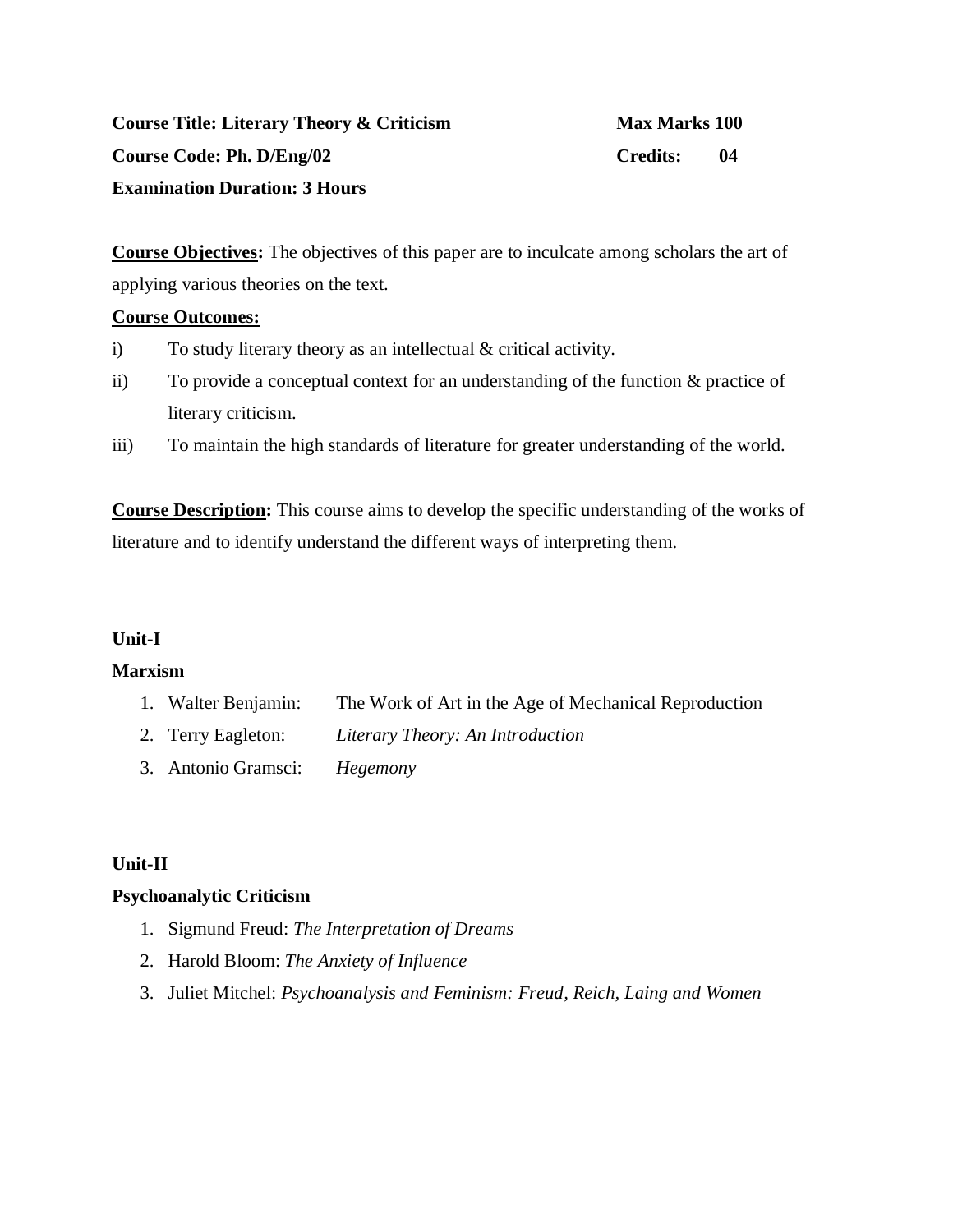#### **Unit-III**

#### **Post-Colonial Theory**

- 1. Frantz Fanon: Black Skin White Mask
- 2. NgugiWaTheong'o: Decolonizing Mind
- 3. Jamaica Kincaid: A Small Place

### **Unit-IV**

### **Feminism**

- 1. Marry Wollstonecraft: A Vindication of the Rights of Women
- 2. Simone de Beauvoir: The Second Sex
- 3. Judith Butler: Performance and Performitivity

### **Unit-V**

#### **Comparative Literature**

- 1. Steven Totosy de Zepetnek: *Comparative Literature: Theory, Method and Application*
- 2. Henry Gifford: Comparative Literature
- 3. H. H. H. Remak: A Comparativist at the Crossroads

### **Reference Books**

- 1. Ashcroft, Bill, et al. *The empire writes back: theory and practice in post-Colonial literatures*. London, Routledge, 2010.
- 2. Alessandrini, Anthony C. *Frantz Fanon critical perspectives*. New York, Routledge, 1999.
- 3. Agar, Jolyon (2006), *Rethinking Marxism: From Kant and Hegel to Marx and Engels*
- 4. Brenner, Charles. *An elementary textbook of psychoanalysis*. New York, NY, etc., Anchor Press/Doubleday, 1994.
- 5. Bourner, Peter G. *Fidel: a biography of Fidel Castro*. New York, Dodd, Mead, 1986.
- 6. Biagini, Enza. *SIMONE DE BEAVOIR*. 1982.
- 7. Fisanick, Christina. *Feminism*. Detroit, Greenhaven Press, an imprint of Thomson Gale, a part of the Thomson Corporation, 2008.